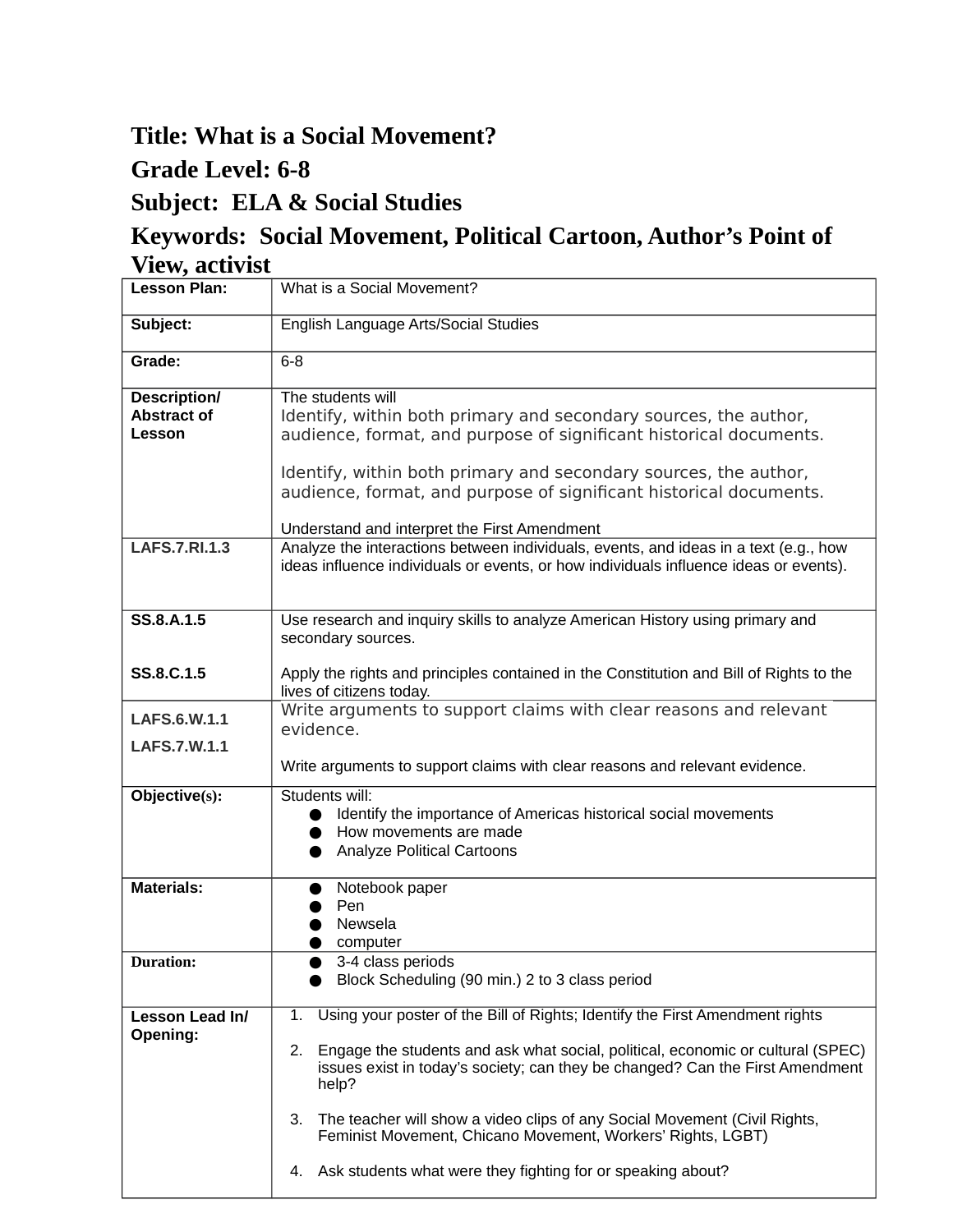| <b>Activity 1:</b><br><b>Activity 2:</b> | Using W.A.V.E.S. strategies, what is the author's purpose? Who is the<br>5.<br>audience? Which First Amendments are used in this political Cartoon? Display<br>the political Cartoon: Political Movements<br>$W - Words$<br>A - Actions and Author<br>$V - V$ isuals<br>$E -$ Expressions<br>S - Summary<br>Warm up or Do Now: What are the first amendments?<br>The teacher will have the students create their own social movement using a number<br>of different ways to deliver their message to the public.<br>1. Have students think of an issue in their community, state or the world<br>2. Tell them if they did not have internet how would they get the word out<br>about their issue?<br>3. Pass out the social movement worksheet Inform the student to not fill<br>it out you are going to read out loud and model how to complete the<br>worksheet; (IDo) Talk out loud; use the civil rights movement to<br>answer the worksheet.<br>4. When you get to number 5 of the worksheet; have students assist you<br>verbally in completing the worksheet in its entirety (We DO) continue<br>speaking out loud.<br>5. Divide the students into groups (They do)<br>a. They need to find a cause in which the entire group believes.<br>b. This does not necessarily have to be a new movement. They<br>simply need to create a cause that is in need of change. (so if<br>its something already happening, they have to put a twist on it,<br>like getting something passed<br>c. Explain the importance of taking seriously the question about<br>who might disagree with their movement?<br>d. Have students fill out the worksheet to help them design their<br>movement. The worksheet found in Web Resources<br>Using technology resources. Have student make signs, buttons and or<br>posters, political Cartoons. Establish a Marketing person for advertisement |
|------------------------------------------|------------------------------------------------------------------------------------------------------------------------------------------------------------------------------------------------------------------------------------------------------------------------------------------------------------------------------------------------------------------------------------------------------------------------------------------------------------------------------------------------------------------------------------------------------------------------------------------------------------------------------------------------------------------------------------------------------------------------------------------------------------------------------------------------------------------------------------------------------------------------------------------------------------------------------------------------------------------------------------------------------------------------------------------------------------------------------------------------------------------------------------------------------------------------------------------------------------------------------------------------------------------------------------------------------------------------------------------------------------------------------------------------------------------------------------------------------------------------------------------------------------------------------------------------------------------------------------------------------------------------------------------------------------------------------------------------------------------------------------------------------------------------------------------------------------------------------------------------------------------------------------|
|                                          | of their movement.                                                                                                                                                                                                                                                                                                                                                                                                                                                                                                                                                                                                                                                                                                                                                                                                                                                                                                                                                                                                                                                                                                                                                                                                                                                                                                                                                                                                                                                                                                                                                                                                                                                                                                                                                                                                                                                                 |
| <b>Activity 3:</b>                       | Have groups present their movements<br>After presentations have students take a vote which movement the class will use as<br>their community activism for the year                                                                                                                                                                                                                                                                                                                                                                                                                                                                                                                                                                                                                                                                                                                                                                                                                                                                                                                                                                                                                                                                                                                                                                                                                                                                                                                                                                                                                                                                                                                                                                                                                                                                                                                 |
| <b>Activity 4:</b>                       | Exit: Have students answer the question: How do people attempt to influence<br>others to support their social movement?                                                                                                                                                                                                                                                                                                                                                                                                                                                                                                                                                                                                                                                                                                                                                                                                                                                                                                                                                                                                                                                                                                                                                                                                                                                                                                                                                                                                                                                                                                                                                                                                                                                                                                                                                            |
| <b>Higher Order</b>                      |                                                                                                                                                                                                                                                                                                                                                                                                                                                                                                                                                                                                                                                                                                                                                                                                                                                                                                                                                                                                                                                                                                                                                                                                                                                                                                                                                                                                                                                                                                                                                                                                                                                                                                                                                                                                                                                                                    |
| <b>Thinking</b>                          | How can a person get someone to support their social movement?<br>Are social movements positive or negative? Explain                                                                                                                                                                                                                                                                                                                                                                                                                                                                                                                                                                                                                                                                                                                                                                                                                                                                                                                                                                                                                                                                                                                                                                                                                                                                                                                                                                                                                                                                                                                                                                                                                                                                                                                                                               |
| <b>Questions:</b>                        |                                                                                                                                                                                                                                                                                                                                                                                                                                                                                                                                                                                                                                                                                                                                                                                                                                                                                                                                                                                                                                                                                                                                                                                                                                                                                                                                                                                                                                                                                                                                                                                                                                                                                                                                                                                                                                                                                    |
| <b>Suggested</b><br><b>Books:</b>        | https://www.tolerance.org/magazine/fall-2007/beyond-the-canned-food-<br>drive                                                                                                                                                                                                                                                                                                                                                                                                                                                                                                                                                                                                                                                                                                                                                                                                                                                                                                                                                                                                                                                                                                                                                                                                                                                                                                                                                                                                                                                                                                                                                                                                                                                                                                                                                                                                      |
| <b>Web Resources</b>                     | Create your own social Movement worksheet:<br>http://www.usd116.org/ProfDev/AHTC/lessons/GersdorfFellowship2010/Less<br>on 6/ProjectWkst L6.pdf                                                                                                                                                                                                                                                                                                                                                                                                                                                                                                                                                                                                                                                                                                                                                                                                                                                                                                                                                                                                                                                                                                                                                                                                                                                                                                                                                                                                                                                                                                                                                                                                                                                                                                                                    |
|                                          | http://www.usd116.org/ProfDev/AHTC/lessons/GersdorfFellowship2010/Gers<br>dorf10Fellow.htm                                                                                                                                                                                                                                                                                                                                                                                                                                                                                                                                                                                                                                                                                                                                                                                                                                                                                                                                                                                                                                                                                                                                                                                                                                                                                                                                                                                                                                                                                                                                                                                                                                                                                                                                                                                         |